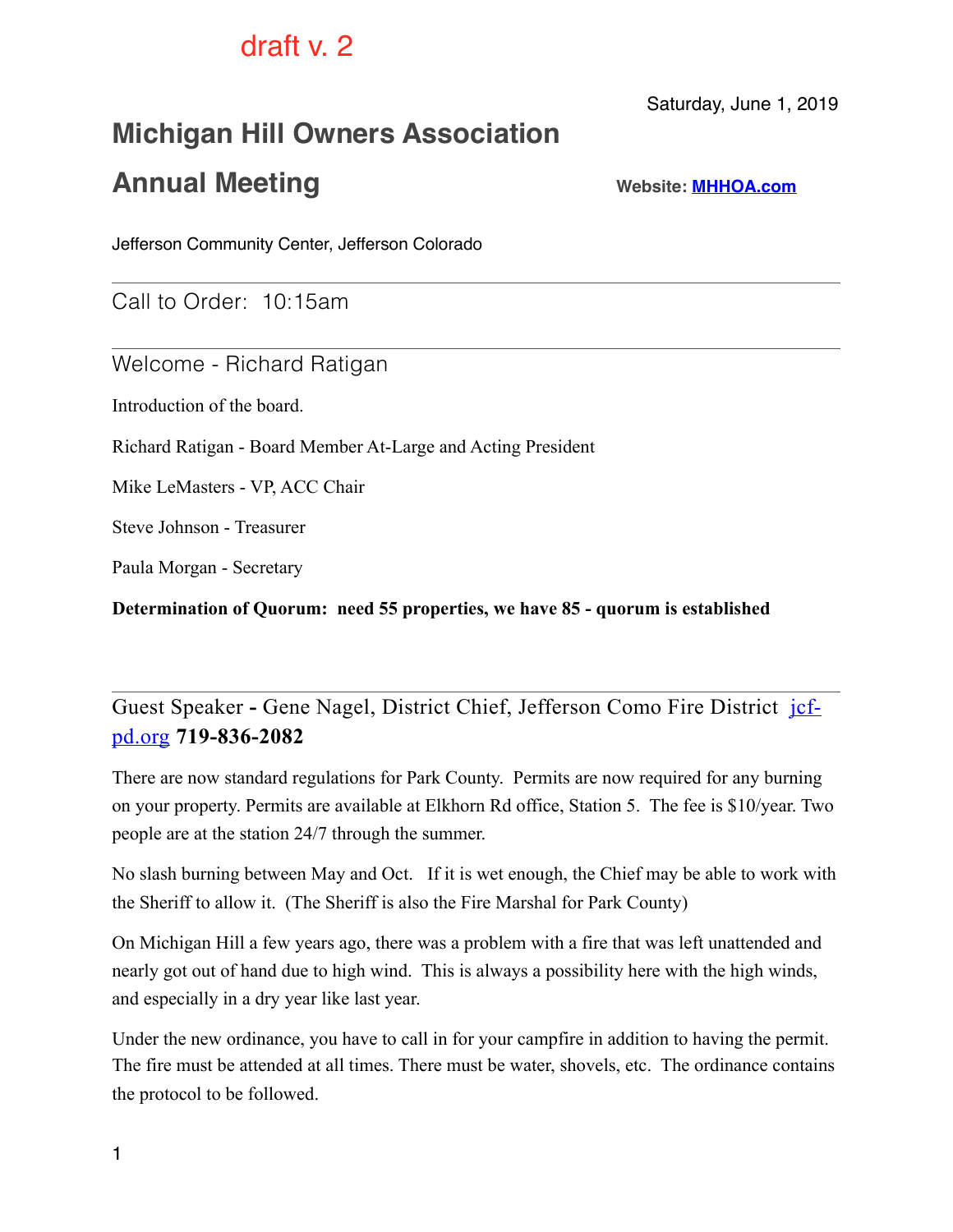Saturday, June 1, 2019

What does this mean for our burn pit? Under the new code, MHOA can't burn the burn pit in the summer at all. The size limit for requiring a local permit is now  $10^{\circ}x10^{\circ}$ . Our  $20^{\circ}x20^{\circ}$  pits are too big for local permit, and if we were to burn a 20'x20' pit, we would have to get a State permit as well as local. The State is concerned about the air quality in Denver being affected by burning in Park County.

## Review of Last Year's Minutes

Hardcopy of last year's minutes were provided to those in attendance. A motion to accept the minutes as presented was made by Lee Bell, lot #37, second by Steve Johnson, lots 182,183,184, - approved by voice vote.

## Officers Reports

### President - Richard Ratigan

- 1. Reserve Study provided in hardcopy to members present; discussion and explanation of what the reserve study means. Larry McClymonds (206-207) made a motion to accept the study as presented, Mike Lemasters seconded (234); approved by voice vote
- 2. Financial Review Report provided in hardcopy to the members present. A firm was engaged to do a review of the Association books. There were only 2 minor edits suggested.

### Vice President and ACC - Mike LeMasters

ACC report provided in hardcopy, dated as of December 2018

### **Additional approvals:**

- Lot 48: approval for garage roof
- Lot 73: approval for a new house

### **Additional denials:**

- Lot 250, 251, 254: garage due to the material
- Lot 36: new shed on a lot with no other buildings per county; materials and size w/o foundation

#### **ACC Issues on-going:**

- outstanding 800 fine; lean applied; the shed is gone but they owe for 8 months
- lot 76 Mike has talked to the county. He only has a permit for the septic system which expires at the end of June, 2019; Mike is following up
- lot 103 dilapidated house; roof has tarp and half a truck and a bad shed; county has notified the owner; an inspector will be visiting; this is in the county's hands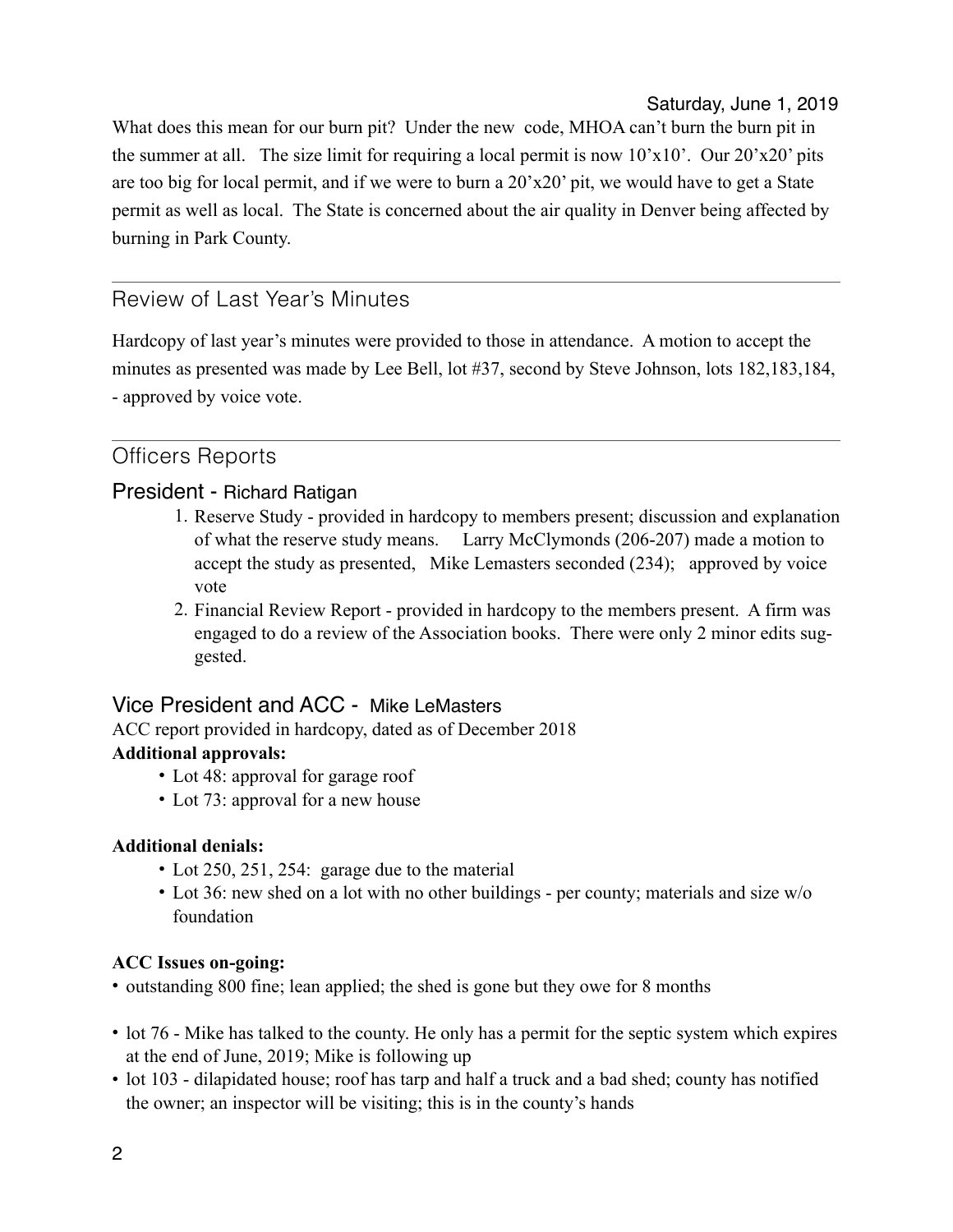- lot 216 moved a camping trailer onto the lot, no permits applied; he is supposed to live in it while building; Mike is following up
- Lot 264- unapproved fence solution in progress with the owner;

Traci Bailey, lots 247-248 - question on the camping trailer - answered by Mike

#### Board Member At-Large - Richard Ratigan

- 1. **Snow Plowing** difficult winter; thanks to the guys who helped;
	- 1. on Glacier Peak: concerns about the access problems on the hill; Richard responds about possible contracting
	- 2. Mary Ratigan, lot 3 spoke in support of the board's efforts to work on the problems that arose this winter
	- 3. Rob Weiland, Lot 236 made the point that we live in the mountains and we have to be prepared
	- 4. Sally Baker 256 does not feel that the roads were safe; believes that the situation may be better if we turn them over to the county because we would not be responsible
	- 5. Larry McClymonds, lots 206, 207 spoke in favor of the effort that was made
	- 6. Larry Cane 54, would like to be solution-oriented ; there may be other solutions.

There was much discussion of the pros and cons of various maintenance possibilities.

2. **Road grading and gravel** - 31 loads; done by Walt from Lazy Bull; the grader is having starting issues and we have a contract with Leon Lux for grading twice this summer.

Tom Clinton, lot 202 - questions about why the gravel was put down before grading. Steve says that the gravel being down in advance was requested by Leon.

Jerry Devries, Lot 114 - county road vs HOA; believe that our ORVs are using the roads are wearing the roads; perhaps a paid sticker for vehicles would raise some extra money and also help identify MHOA member vehicles vs. vehicles from outside the neighborhood.

Melonie Littlefield, Lot 11 - construction trucks were contributing to the damage to the roads when soft; perhaps we need a fee assessed for construction vehicles?

There was a complaint about county culverts - Steve suggests to go the the commissioner meeting and complain. First Thursday of the month at 9am.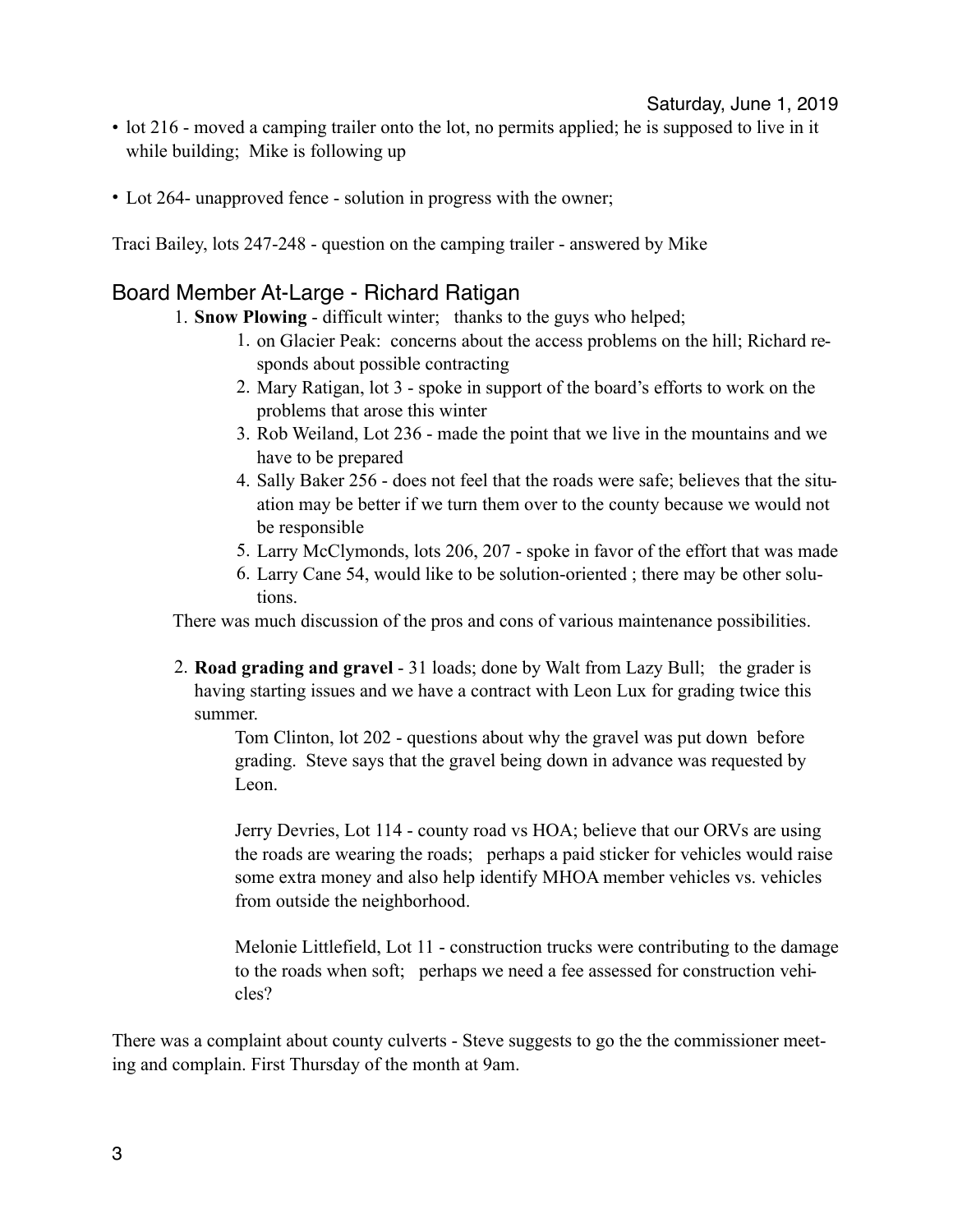- 3. **Burn Pit** Richard very difficult to get the permits to burn even with the smaller pits; we may consider doing a chipping day; Richard wants to organize a fire mitigation committee to help determine solutions; invited those interested to sign a list. Steve related the story of how the burn pit flared up after we thought it was out.
- 4. **Fire Mitigation:** Mike asked for a show of hands of those interested in coming to a meeting with Gene on fire mitigation and issues. Gene can be available for a 2-hour session on the subject. Many members are interested in this.
- 5. Richard made a motion to organize a chipping day with CUSP, similar to the way Indian Mountain does their chipping day. Second by Jerry Devries, Lot 114. Discussion:

Tom Clinton, Lot 202, has this question: do the chips cause a bigger problem? you still have to do something to get rid of them;

Patty Baker, lots 226, 227 - amend the motion to do the informational meeting with the Jefferson Como Fire Protection District before deciding on the chipping day ; amendment is voted on and passed.

Result: voting on whether or not to do a chipping day will wait until the informational meeting with the JCFPD is held

- 6. Further discussion on chipping and lot cleanup:
	- 1. suggestion to rent a big chipper from Home Depot and have groups do properties together
	- 2. suggestion to have people take care of their own properties; do not bother trying to organize the neighborhood
	- 3. comment : Park county does not have strong enough mitigation laws for insurance companies.
- 7. General comment and suggestion: the association should buy or obtain a P.A. for use in these meetings as people have difficulty hearing the persons speaking

#### Treasurer - Steve Johnson

**Financial Report** - provided in hardcopy to the members present. Steve reviewed the various sections of the report. The balance is current, the only bill outstanding is for the food for this meeting.

#### **Budget and Dues Discussion:**

Larry - Pointed out that there is a budget deficit as reported on the Board-approved budget. Steve responded that plowing cost and grader issues have been higher this year, but believes that we will be ok.

Larry - believes that since we are over budget already because of the snow plowing, and many people have expressed a desire for even plowing to be done, perhaps we need to raise the dues.

Various people began to talk about our dues amount and whether it should be raised.

Mary Ratigan - we need to take some sort of action on the dues question. Tom Clinton - looking at the dues, it is cheap; how do we determine what the amount should be?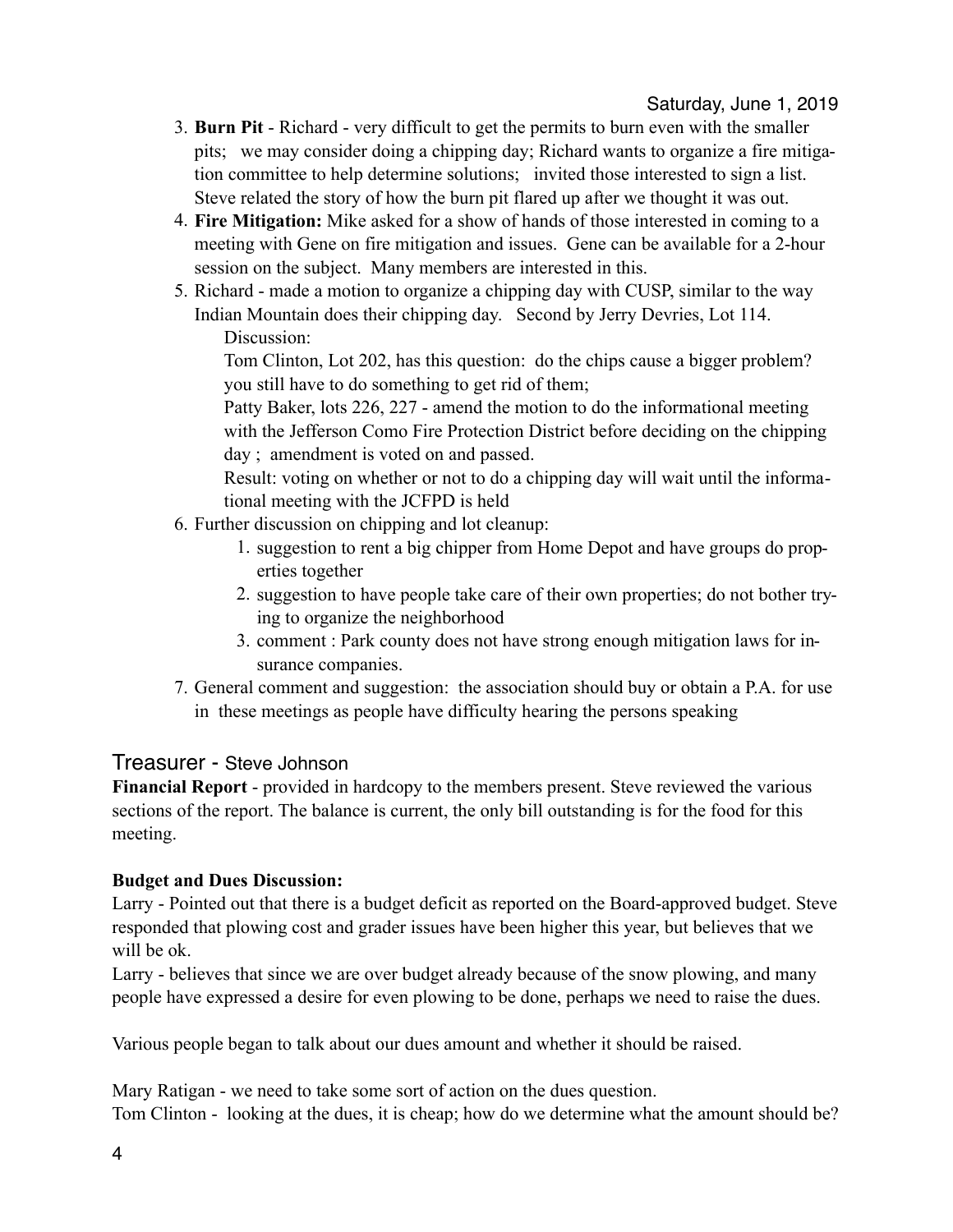motion to accept the budget made by Steve Johnson

Lee Bell, lot 37 - motion to increase the dues for next year one year by \$25 - Second by Tom Clinton, lot 202. discussion:

- Debbie Cane 54 if we have a one-time increase- is it enough? advocates for continuing to have our own ability to do plowing and maintenance
- Traci Bailey, 247-248 supports the increase, but wants to have a complete analysis to see what the amount should be ;
- Mary Ratigan if it is for one year, and we don't really know what the weather will be, it may not be enough, or it might not be used
- Mike Lemasters one reason we are up in expenditures this year is because we kept the North entrance open;

Vote Result- not approved by a count of show of hands

Steve Johnson proposed a committee to be formed to work on the dues assessment and determine if the dues should be raised. Steve invited those interested in working on this to sign a list.

#### Association Members Open Forum

Helen Baker 169 - need a snow blower instead of pushing; Her husband disagrees… Mike believes there are more safety issues with the operation of a snow blower.

Snow fence question: are they allowed? Yes, snow fences are allowed

Jerry Devries, lot 114 - Shelter at the pond - propose to delay building a shelter until the budget and dues amount is revised. Jerry made a formal motion to this effect. Second by? - approved by voice vote

Question on County Rd 35 - could we get the contact for the commissioners - regarding the condition and maintenance of the road? Answers: the link is on our website; The commissioners' meeting is monthly, first Thursdays at 9:00; please go if you have time and want to complain

### Election of New Board Members

#### **Nominations:**

- Frank Marinaro, lot 170- not present, nominated by his wife (new owners of the burger stand, HR and accounting background)
- Joanne McDougal, lot 264 nominates Angie Gerken, lot 250 (strong interest and has time and energy)